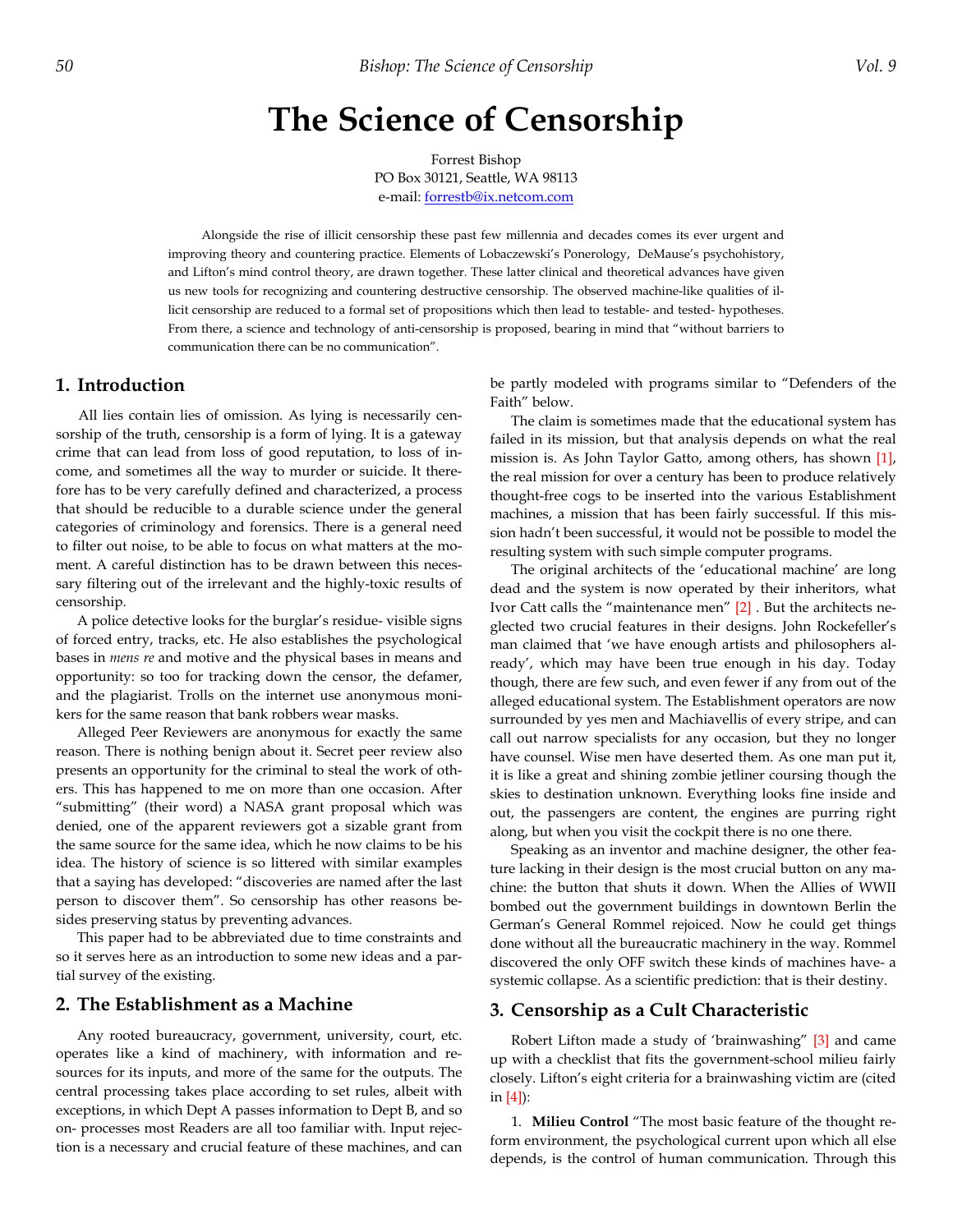milieu control the totalist environment seeks to establish domain over not only the individual's communication with the outside (all that he sees and hears, reads and writes, experiences, and expresses), but also  $-$  in its penetration of his inner life  $-$  over what we may speak of as his communication with himself."

[i.e. Behavior modification, isolation from parents, clanging bells, threat of failure, controlled textbooks, gold stars, lockdowns, and the rest.-FB]

2. **Mystical Manipulation.** "The inevitable next step after milieu control is extensive personal manipulation. This manipulation assumes a no-holds-barred character, and uses every possible device at the milieu's command, no matter how bizarre or painful. Initiated from above, it seeks to provoke specific patterns of behavior and emotion in such a way that these will appear to have arisen spontaneously from within the environment. This element of planned spontaneity, directed as it is by an ostensibly omniscient group, must assume, for the manipulated, a nearmystical quality."

3. **The Demand for Purity**. "The experiential world is sharply divided into the pure and the impure, into the absolutely good and the absolutely evil. The good and the pure are of course those ideas, feelings, and actions which are consistent with the totalist ideology and policy; anything else is apt to be relegated to the bad and the impure. Nothing human is immune from the flood of stern moral judgments." (Page 423.) "…Only by pushing toward perfection, as the group views goodness, will the recruit be able to contribute. The demand for purity creates a *guilty milieu* and a *shaming milieu* by holding up standards of perfection that no human being can attain. People are punished and learn to punish themselves for not living up to the group's ideals." –A. Orange

4. **The Cult of Confession** "Closely related to the demand for absolute purity is an obsession with personal confession. Confession is carried beyond its ordinary religious, legal, and therapeutic expressions to the point of becoming a cult in itself."

5. **Aura of Sacred Science** "The totalist milieu maintains an aura of sacredness around its basic dogma, holding it out as an ultimate moral vision for the ordering of human existence. This sacredness is evident in the prohibition (whether or not explicit) against the questioning of basic assumptions, and in the reverence which is demanded for the originators of the Word [e.g. Einstein, Darwin, Maxwell -FB], the present bearers of the Word, and the Word itself. While thus transcending ordinary concerns of logic, however, the milieu at the same time makes an exaggerated claim of airtight logic, of absolute "scientific" precision. Thus the ultimate moral vision becomes an ultimate science; and the man who dares to criticize it, or to harbor even unspoken alternative ideas, becomes not only immoral and irreverent, but also "unscientific".

6. **Loading the Language**. The language of the totalist environment is characterized by the thought-terminating cliché. [e.g. "conspiracy theory", "crackpot", "truther"-FB] The most farreaching and complex of human problems are compressed into brief, highly reductive, definitive-sounding phrases, easily memorized and easily expressed. The cult invents a new vocabulary, giving well-known words special new meanings, making them into trite clichés. The clichés become "ultimate terms", either "god terms", representative of ultimate good, or "devil terms", representative of ultimate evil. Totalist language, then, is repetitiously centered on all-encompassing jargon, prematurely abstract, highly categorical, relentlessly judging, and to anyone but its most devoted advocate, deadly dull: the language of non-thought."-A. Orange

7. **Doctrine over Person**. "… the subordination of human experience to the claims of doctrine." (Page 430.) ... "Past historical events are retrospectively altered, wholly rewritten, or ignored to make them consistent with doctrinal logic. No matter what a person experiences, it is belief in the dogma which is important. Group belief supersedes individual conscience and integrity."-A. Orange [what DeMause [5] calls the "group fantasy"- FB]

8. **Dispensed Existence**. "The totalist environment draws a sharp line between those whose right to existence can be recognized [e.g."Scientist"-FB], and those who possess no such right [e.g. "Crackpot"-FB]. "

The comparison to mainstream scientists isn't exact, nor does it apply in every case, and there are subjective aspects to his analysis, but the overall trend is there. By understanding how these people got to be the way they are we can offer them some form of assistance in their recovery. Most are simply good people caught in an unfortunate system.

### **4. Censorship Linguistics**

When censors communicate there appear to be particular styles and exact words reserved especially for this task, some are high-toned, others lowbrow, similar to Lifton's criterion.

"Crackpot" is one example of an unscientific word used either as a noun or an adjective to spin the allegedly scientific analysis that the censor is purportedly making. "Puzzled" is one of the more high-toned verbs used for this purpose. "Bizarre" is a commonly employed adjective- devoid of explanatory power, bent on defamation. Censors often employ specific derogatory adjectives that refer to lower animals, similar the racist's use of acronyms like WASP and PIIG. These words and others all have several synonyms yet they are favored by censors and so serve as markers.

These specific connotative nouns, adjectives, and grammatical structures are presented across numerous fields, not simply within physics and astrophysics, although excellent examples can be found at many such mainstream internet forums. "Censorship Linguistics" is therefore a reducible subfield of the science of censorship, with repeatable results and predictive powers. A simple computerized sentence generator can easily output a thousand examples.

# **5. "Defenders of the Faith" Computer Program**

The responses of the defenders of an Establishment proposition- be it Special Relativity, Maxwell's Equations, Darwinian Evolution, the Big Bang, Plate Tectonics, and numerous other examples, have certain clear and repeatable elements to them, partly described above. I and a colleague began a flowchart for a computer program to model this phenomena, one we think will easily pass the Turing Test. It turns out that "Defenders of the Faith" is a very simple little algorithm, one which might even be